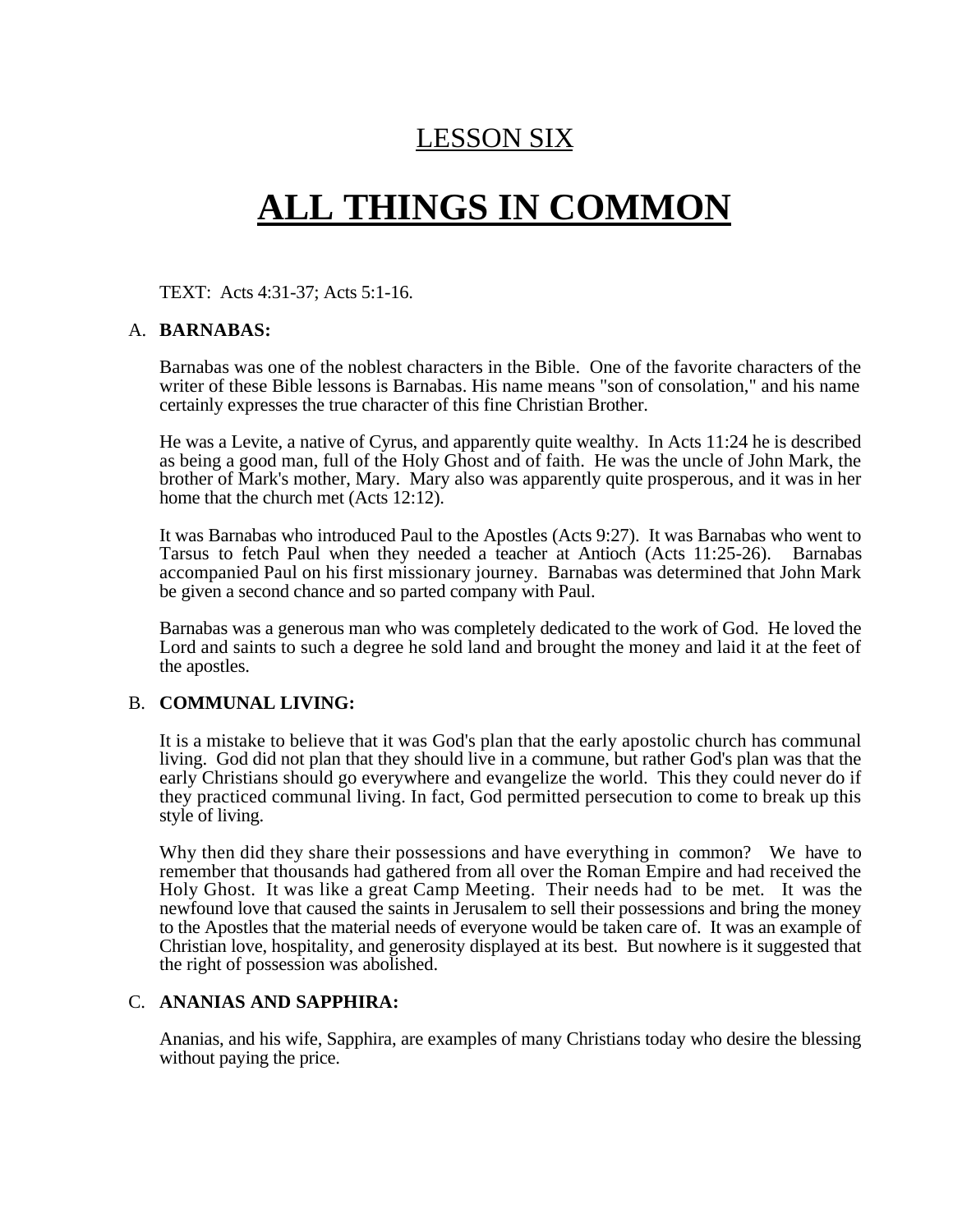Undoubtedly, the church had applauded Barnabas for his act of generosity and dedication. Also it would be quite evident just how much Barnabas was blessed by God.

Ananias and Sapphira saw this and desired the same blessing from God and the same acclaim from the church. Therefore, they agreed to sell a property but to give the church only part of what they received. Peter told Ananias that it was Satan who placed this thought in their hearts (verse 3). It was a sin of hypocrisy.

#### D. **THE SIN OF LYING TO THE HOLY GHOST:**

Judgment did not overtake Ananias and Sapphira because they kept back part of the price. Judgment overtook them because they said they brought all when they were keeping back part of the price. If they had been honest and had confessed that it was only part of the price they would never have dropped dead. This was definitely an act of hypocrisy and Peter called it a sin of lying to the Holy Ghost (Acts 5:3).

This sin had to do with their consecration. They said that they were bringing all when they were not. The very same sin may be committed today when one professes to lie all upon the altar when they know that they are holding back. A person should never sing, "I surrender all" when they know that they are not surrendering all. A person should never make a dedication to the Lord unless he is prepared to pay the price and go all the way. Otherwise it is the same sin as committed by Ananias and Sapphira.

#### E. **JUDGMENT BEGINS AT THE HOUSE OF GOD:**

Persecution from the world cannot hurt the church. It is when the devil gets on the inside that the church suffers. Corruption from within is far more dangerous than opposition from without. It is possibly for this reason the Lord dealt so severely with this first evidence of corruption from within.

Judgment must begin at the house of God (I Peter 4:17). God does not judge sinners now, but He does judge His own people. This first act of judgment taught the church a great lesson, which was never forgotten.

The name, "Ananias" means "the Lord has shown grace." This lesson teaches that grace is never any license for sinning. The grace of God teaches us to deny ungodliness and worldly lusts and to live soberly, righteously and godly (Titus 2:12). This Ananias did not do and judgment was the result.

Judgment here teaches a few truths of which we should take note:

- 1. No sin is little; all sin will be judged.
- 2. God hates hypocrisy. Real love and a true spirit of sacrifice was being replaced by hypocritical pretense. This God hates.
- 3. Sin in the church is always far more serious than among the unsaved.
- 4. A pretended obedience is disobedience. In the life of King Saul a partial obedience was disobedience (I Samuel 15:22).

#### F. **WHAT WERE THE RESULTS?**

There were three main results, which followed this purging in the church: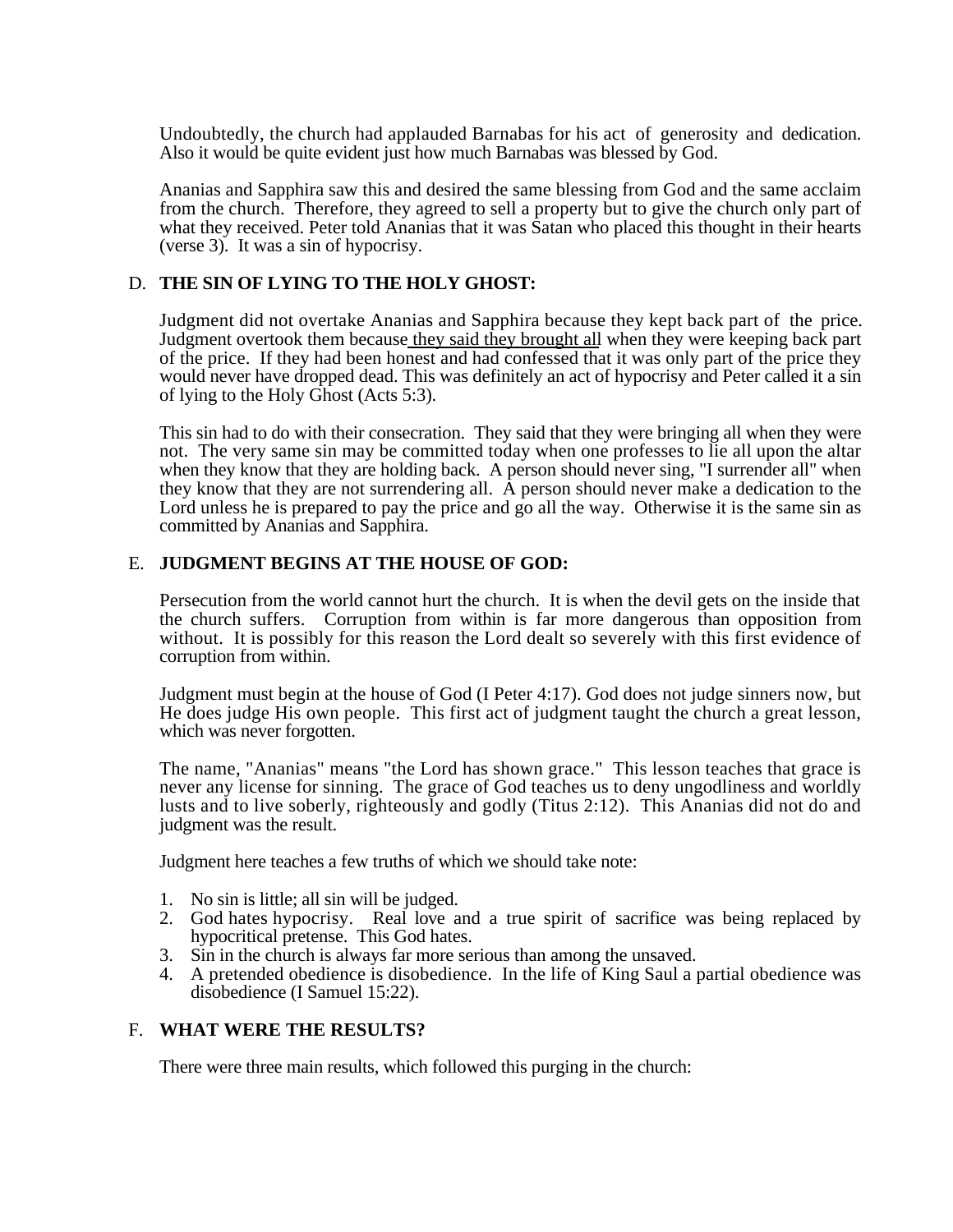- 1. The purity of the church was preserved.
- 2. A wholesome, godly fear came upon everyone (verse 11).
- 3. The believers experienced new power. Signs and wonders were performed and many believers were added to the Lord, "multitudes both of men and women" (verse 14).